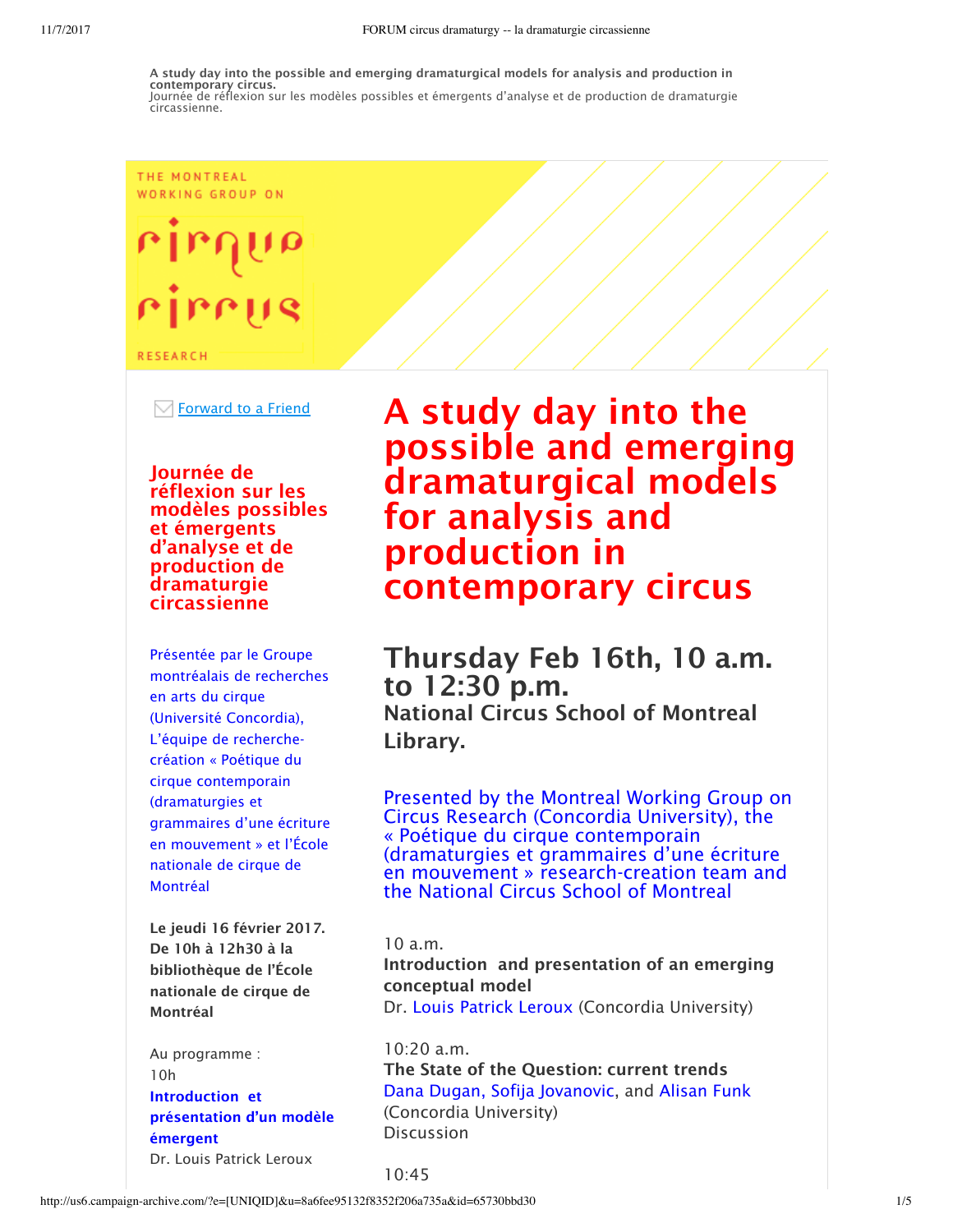(Université Concordia)

#### 10h20

#### L'État de la question : survol des pistes dramaturgiques existantes

Dana Dugan, Sofija Jovanovic et Alisan Funk (Université Concordia) Discussion

#### 10h45

#### Méthodes : analyses et désirs

Dr. Charles Batson (Union College), Roy Gomez (Northwestern University), Franziska Trapp (Université de Münster), Mathilde Perallat et Alison Bowie (Université Concordia), Zita Nyarady (Université York), Adrian Martinez (École nationale de cirque de Montréal) Discussion

#### 11h50

### Quelles sont les limites de « l'écriture » du cirque?

Samuel Tétreault (artiste de cirque et co-fondateur et co-directeur artistique, les 7 doigts de la main), Kerttu Pussinen (artiste de cirque, Finlande et Québec), Lauren Feldman (artiste de cirque et auteur de théâtre, USA) Discussion

12h20 Synthèse et pistes d'action à suivre?

#### Methods: analysis and hopes

Dr. Charles Batson (Union College), Roy Gomez (Northwestern University), Franziska Trapp (Münster University), Mathilde Perallat and Alison Bowie (Concordia), Zita Nyarady (York University), Adrian Martinez (National Circus School of Montréal) Discussion

#### 11:50

What are the limits of "writing" the circus? Samuel Tétreault (circus artist and co-founder and co-artistic director,7 Fingers), Kerttu Pussinen (circus artist, Finland and Québec), Lauren Feldman (circus artist and playwright, USA) Discussion

# 12:20

Summary and collective action items

# CALL FOR PAPERS

### UpSideDown—Circus and Space

## Conference, June 28– 30 2017, Münster, Germany

"In acrobatics, we say that we are lost, that is, we do not know whether it's the top or the bottom, whether we are climbing or falling." With these words, the circus performance Acrobates – une histoire d'art et d'amitié (France) opens by drawing attention to one of the major characteristics of circus: its special relation to space. The significance of space in circus is ubiquitous: Gravity & Other Myths (Australia) visualizes the spatiality of circus in their company name; Gandini juggling (UK) entitled their current show 4x4 Ephemeral Architectures; the performance Hans was Heiri, created by Zimmermann & De Perrot (Switzerland), is

#### Gestes circassiens -- **Dramaturgies** gestuelles

#### 17 Mars 2017 Centre national des arts du cirque, France

En mars, Louis Patrick Leroux sera au Centre national des arts du cirque de Châlons-en-Champagne. Il donnera une grande conférence sur la recherche en dramaturgie du cirque contemporain le vendredi 17 mars, dans le cadre de la journée d'études Gestes circassiens / Dramaturgies gestuelles, co-organisée avec Ariane Martinez de l'université de Grenoble Alpes. Inscription obligatoire auprès de madame Florence Geraldy, recherche@cnac.fr

Dans le cadre des rencontres - conférences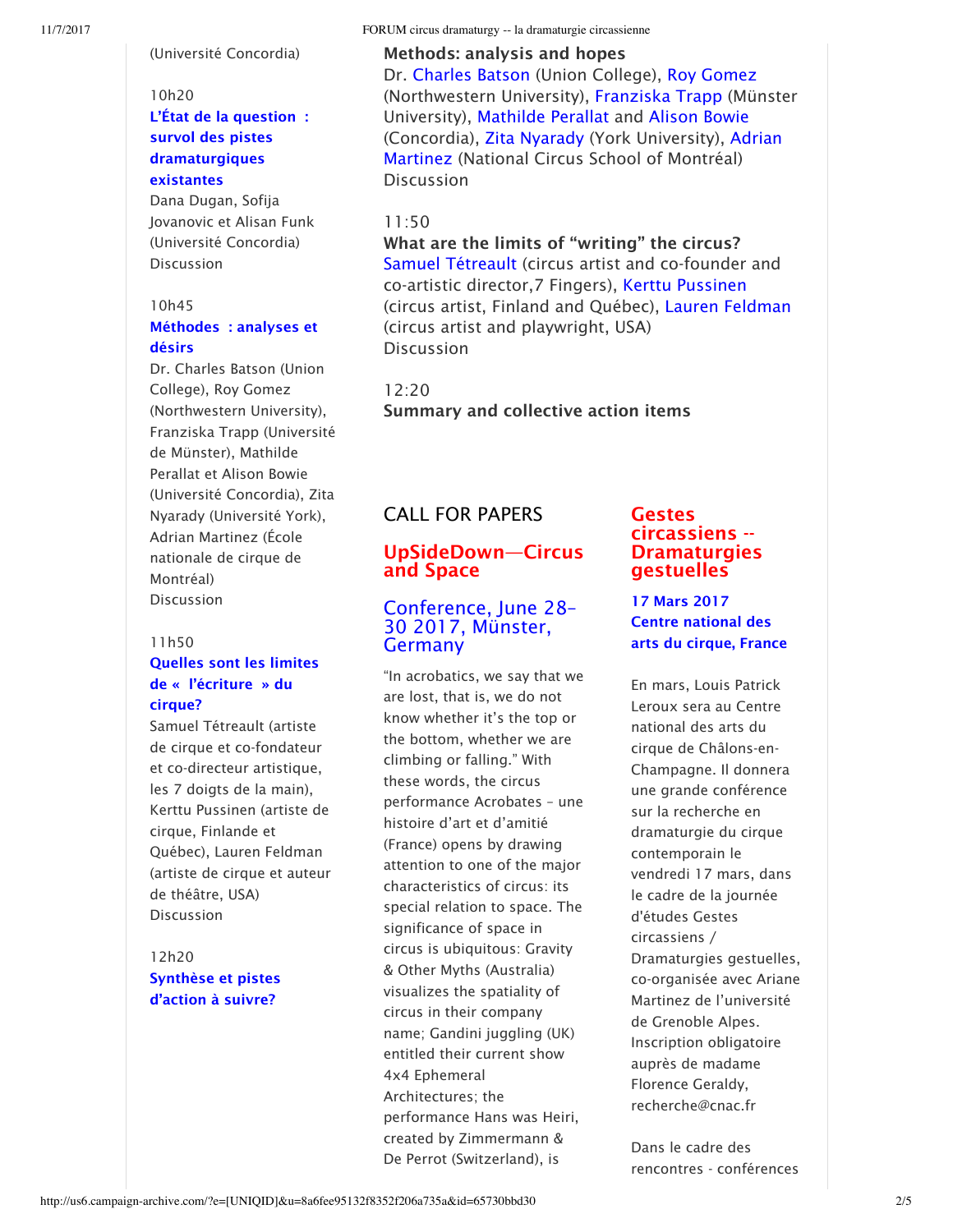based on spatial scenic research; and in the cyr wheel act by Aimé Morales (Venezuela), the apparatus within the diegesis is used as a boundary to a mythic world. According to Paul Bouissac, it is even possible to attribute to circus "a sui generis spatial semiotics." Over the last centuries the circus arts have been performed at different spaces such as the ring, the stage, and the street, highly affecting the public's reception. Circus artists and shows are able to travel throughout the world and adapt to the prevailing cultural paradigms. Circus disciplines take up the width, depth, and height of threedimensional space. Circus bodies defy gravity by turning themselves upside down.

This conference examines the question of space in the context of traditional, new, and contemporary circus through the lens of semiotics. Fields such as Liminal Spaces, Theories of Place and Space, Borders and Border Crossing, Performing in and Mapping Space, and Transnational Spaces may also be considered. Its aim is to deepen the knowledge obtained at the previous conference "Semiotics of the Circus" (2015), which was organized by the research project Zirkus|Wissenschaft (Circus|Studies) at the University of Münster, Germany.

Zirkus|Wissenschaft seeks to anchor circus as a relevant object of research for cultural studies in university

au Centre de ressources documentaires du Cnac, il donnera par la suite une conférence sur les scènes culturelles et circassiennes québécoises le 20 ou le 22 mars 2017. Ce sera l'occasion d'échanger et d'entamer des collaborations de recherche.

In March, Louis Patrick Leroux will be visiting the Centre national des arts du cirque in Châlons-en-Champagne, France. He will give a keynote (in French) on conducting dramaturgical research into contemporary circus on Friday 17 March as part of the *Gestes circassiens / Dramaturgies gestuelles* study day involving French researchers and co-organized with Ariane Martinez from Université de Grenoble Alpes. Please rsvp with Florence Geraldy, recherche@cnac.fr

On the 20th or 22nd, he will give an overview of the Québec circus and cultural scenes to CNAC students and instructors as part of the Centre de ressources documentaires du CNAC conference series. It will be an opportunity to exchange and to explore possibilities of collaboration.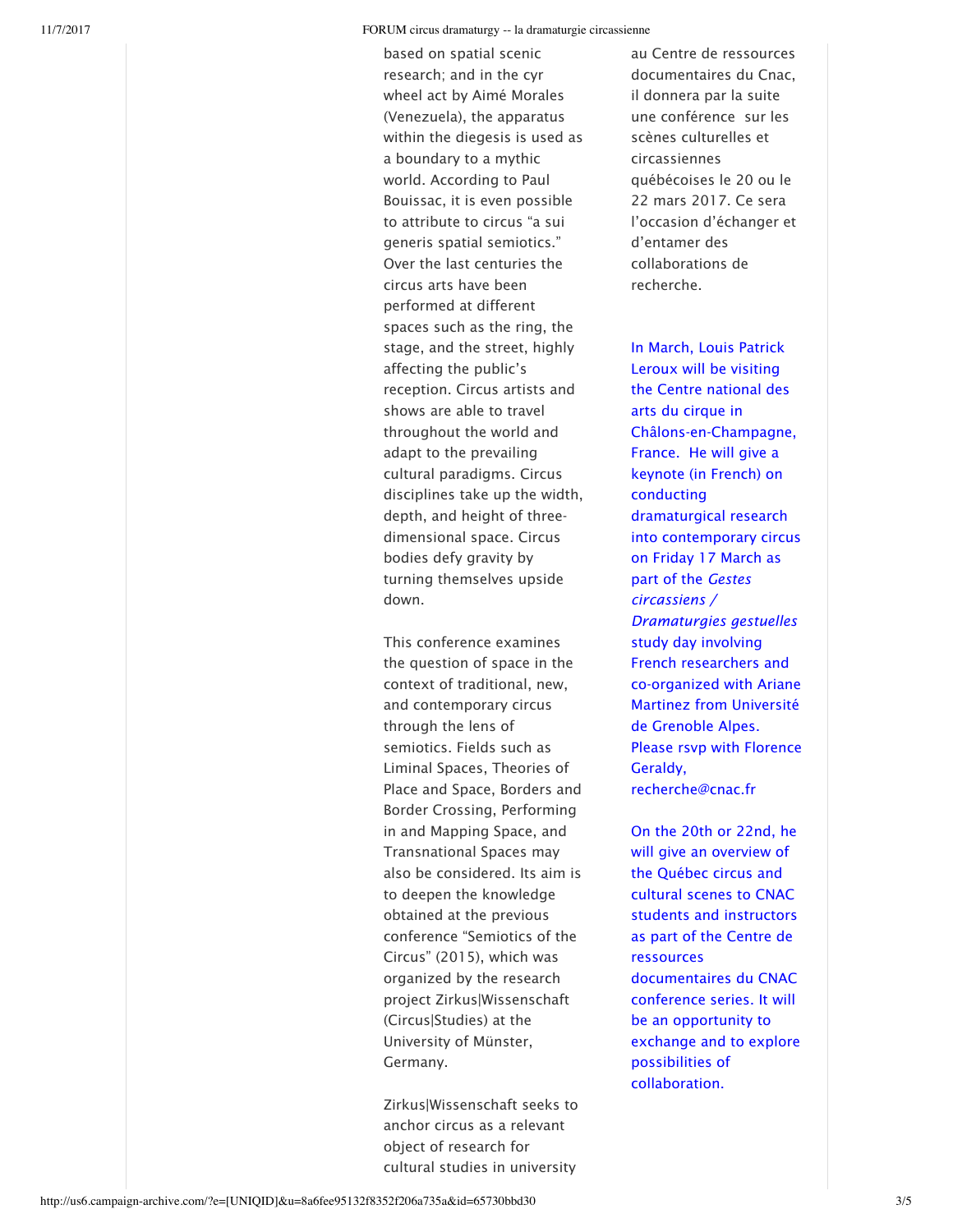research and coursework. The project aims to establish the University of Münster as a long-term international meeting place for circensic researchers from Germany and abroad as well as to set up an international scholarly network.

We invite proposals for papers which inquire into the following topics concerning questions of circus and space:

Ring, stage, street-Circus performance spaces • Boundaries, barriers, horizons—Circus and mobility • Horizontality, verticality, gravity—Body and space  $\cdot$  Borders, orders, shifts-Circus and semantic spaces Configuration, practice-Circus and cultural spaces

Keynotes Prof. Dr. Paul Bouissac | Toronto Prof. Dr. Louis Patrick Leroux | Montréal Prof. Dr. Philippe Goudard | Montpellier Prof. Dr. Peta Tait | Melbourne Pascal Jacob | Paris

Please send 300–500 word proposals and a short narrative CV to zirkuswissenschaft@unimuenster.de by March 15, 2017. The event is open to the public. Please register via mail. For further information, see www.zirkuswissenschaft.de.